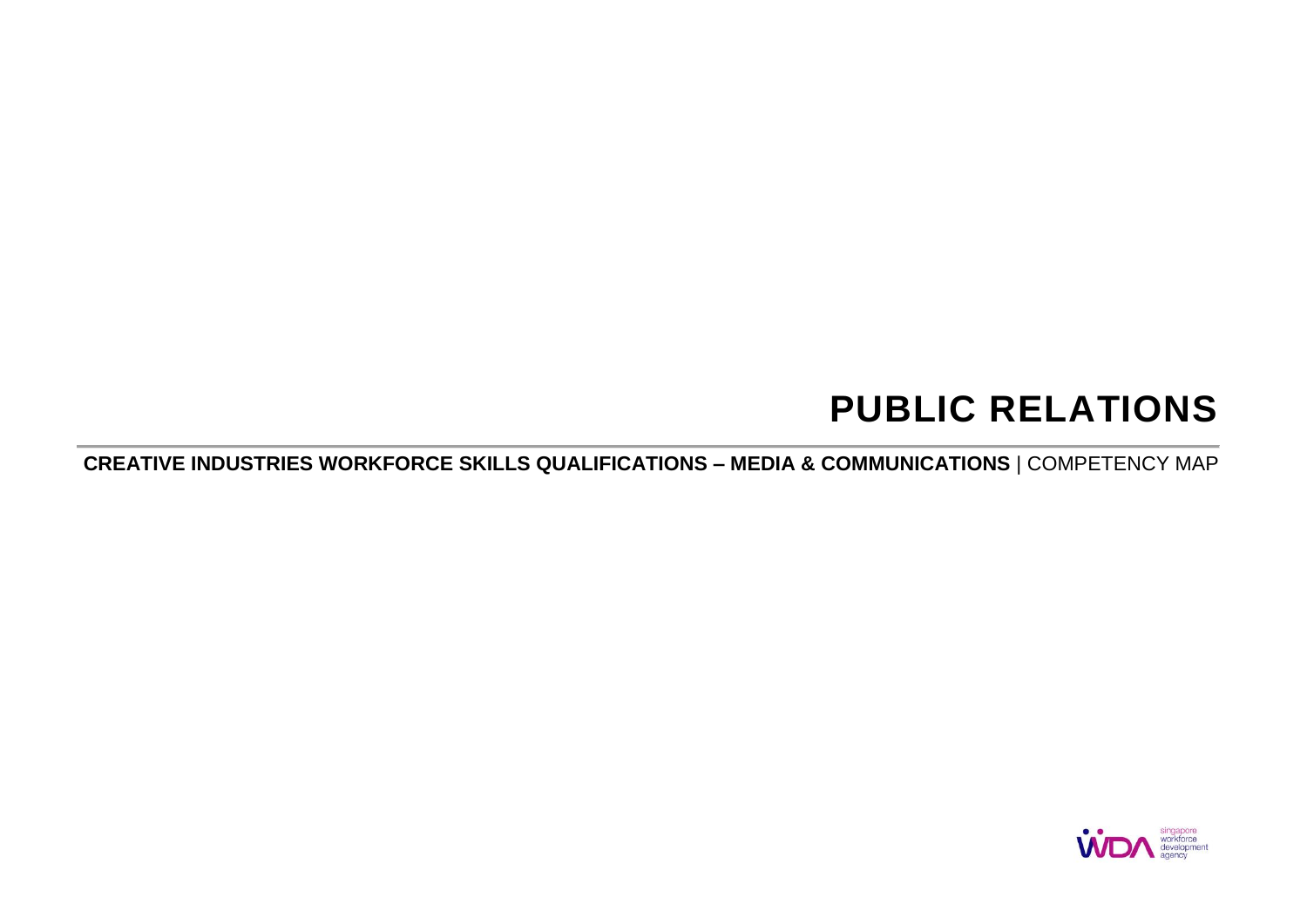### **INTRODUCTION** | PUBLIC RELATIONS COMPETENCY MAP

#### **INTRODUCTION TO THE PUBLIC RELATIONS COMPETENCY MAP**

The Public Relations Competency Map is part of the Creative Industries Workforce Skills Qualification (WSQ) Framework, which comprises 26 competency maps covering three Creative Industries clusters of Arts and Culture, Design, and Media and Communications.

| <b>ARTS AND CULTURE</b>  | <b>DESIGN</b>               | <b>MEDIA AND COMMUNICATIONS</b>           |
|--------------------------|-----------------------------|-------------------------------------------|
| <b>Creative Practice</b> | <b>Architecture</b>         | <b>Advertising</b>                        |
| <b>Cultural Heritage</b> | <b>Exhibition Design</b>    | <b>Broadcast</b>                          |
| <b>Events Management</b> | <b>Interior Design</b>      | <b>Direct &amp; Interactive Marketing</b> |
| <b>Performing Arts</b>   | <b>Industrial Design</b>    | Digital Media - Animation                 |
| <b>Technical Theatre</b> | <b>Visual Communication</b> | Digital Media - Games Development         |
| <b>Visual Arts</b>       |                             | <b>Film &amp; Television</b>              |
|                          |                             | <b>Library &amp; Information Services</b> |
|                          |                             | Media                                     |
|                          |                             | Music                                     |
|                          |                             | <b>Public Relations</b>                   |
|                          |                             | <b>Printing</b>                           |
|                          |                             | <b>Publishing - Book</b>                  |
|                          |                             | <b>Publishing - Magazine</b>              |
|                          |                             | <b>Publishing - Web</b>                   |

Each competency map of the Creative Industries WSQ Framework has been endorsed by Manpower Skills and Training Council that has been set up to steer the training and development of professionals in the Creative Industries.

This Public Relations Competency Map provides an overview of the competencies required of different functions and job roles for the Public Relations profession. The development of the Public Relations Competency Map was guided by the Public Relations Key Purpose (IKP) and it was developed after detailed consultation with representatives from the following media agencies: Barr & Chan Communications Pte Ltd, Institute Of Public Relations Of Singapore, Golin Harris International Pte Ltd, Majic Communications Pte Ltd, NBS Consulting Pte Ltd, Rice Communications Pte Ltd, and Shell Eastern Petroleum (Pte) Ltd.

Each of the competency units listed in this competency map are further developed into competency standards that provide information on the expected work activities, expected work outcomes and skills and knowledge required of a person to perform the work activities addressed by the competency standards. The competency units are further grouped together into qualifications to provide competency progression pathways for Public Relations professionals.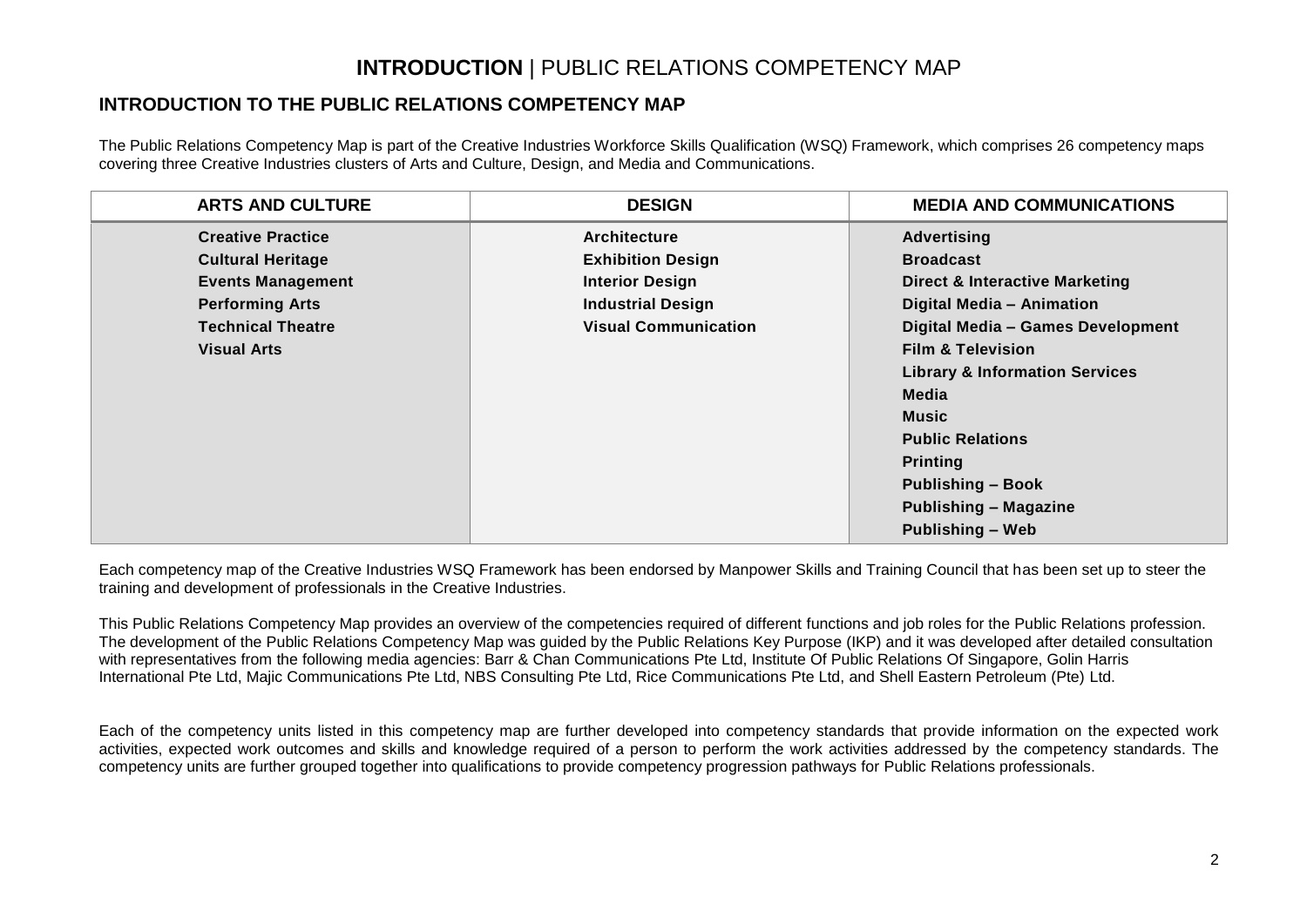#### **INTRODUCTION | PUBLIC RELATIONS COMPETENCY MAP**

The Public Relations Competency Map serves as a resource for employers and individuals to chart training and development and career development pathways and for training providers to identify potential training programmes to develop and deliver.

The details of the competency standards and qualifications documents are recorded in separate documents from the Public Relations Competency Map and should be read together to serve the needs of employers, individuals and training providers.

The Public Relations Competency Map would be reviewed on a regular basis (i.e., at least every three years). This will help to ensure that the Public Relations Competency Map is current and continually meet industry needs.

#### **CONTENTS**

| Introduction Public Relations Competency Map                     |    |  |  |
|------------------------------------------------------------------|----|--|--|
| Industry Key Purpose                                             | 4  |  |  |
| <b>Organisation Structure</b>                                    | 5  |  |  |
| <b>Competency Category</b>                                       | 6  |  |  |
| <b>Client Services Competencies</b>                              | 9  |  |  |
| <b>Communication Services Competencies</b>                       | 13 |  |  |
| Generic / Cross-Sectoral WSQ Framework Competency Units Adoption | 18 |  |  |
| <b>Version Control</b>                                           | 19 |  |  |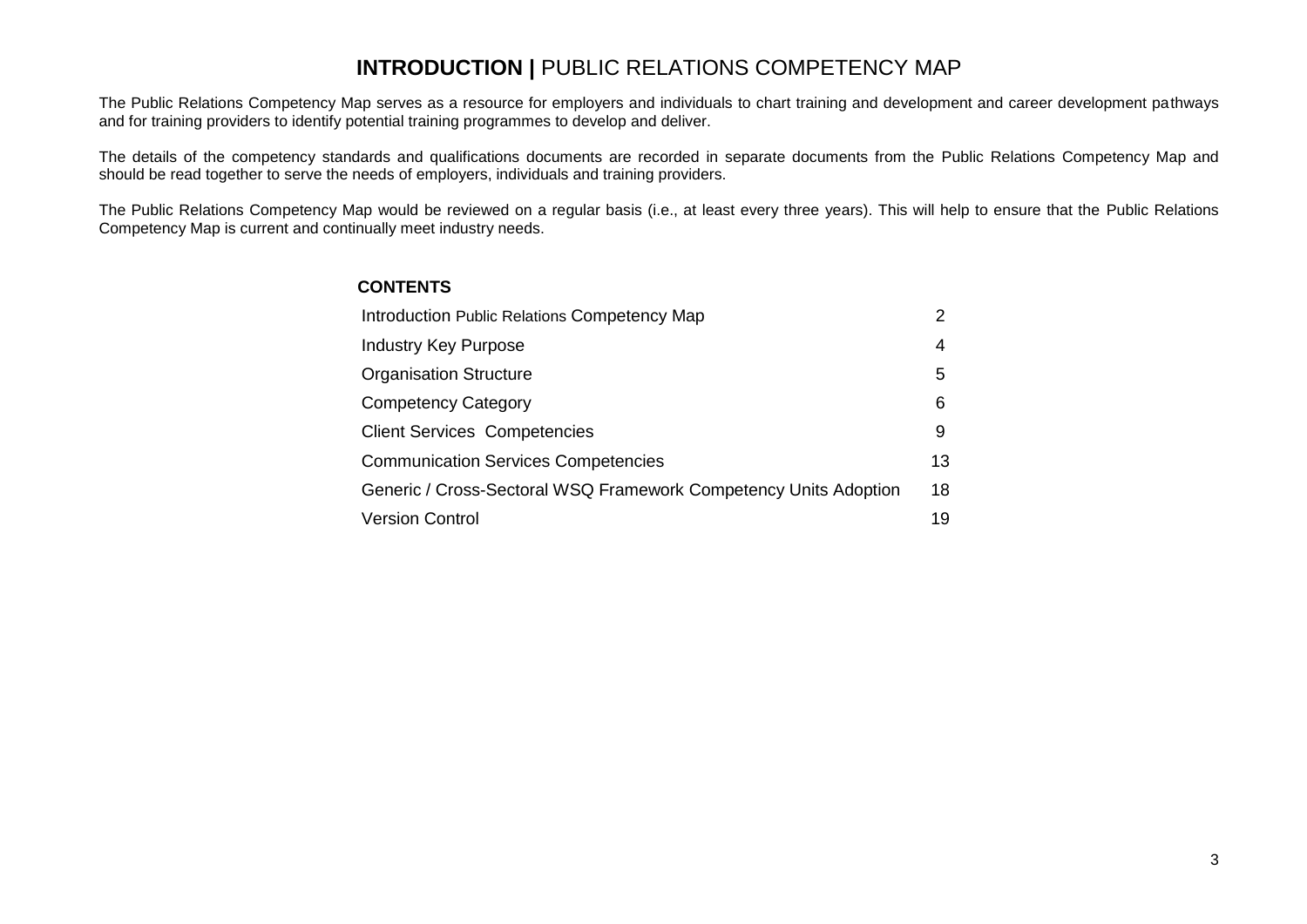#### **INDUSTRY KEY PURPOSE |** PUBLIC RELATIONS

#### **Industry Key Purpose**

The Industry Key Purpose describes what the industry delivers in terms of product and services meeting the needs of industry, the attributes/attitudes of workforce, and the aspirations of the industry. The Key Industry Purpose provides guidance and direction in the development of the competency map and identification of competency units so as to ensure that the competency units listed in the competency map would help the industry to achieve its industry key purpose.

**Public Relations Industry Key Purpose: To improve on public communications competency and delivery standard, enhance the quality** 

.

**of information and content dissemination for the enrichment of society**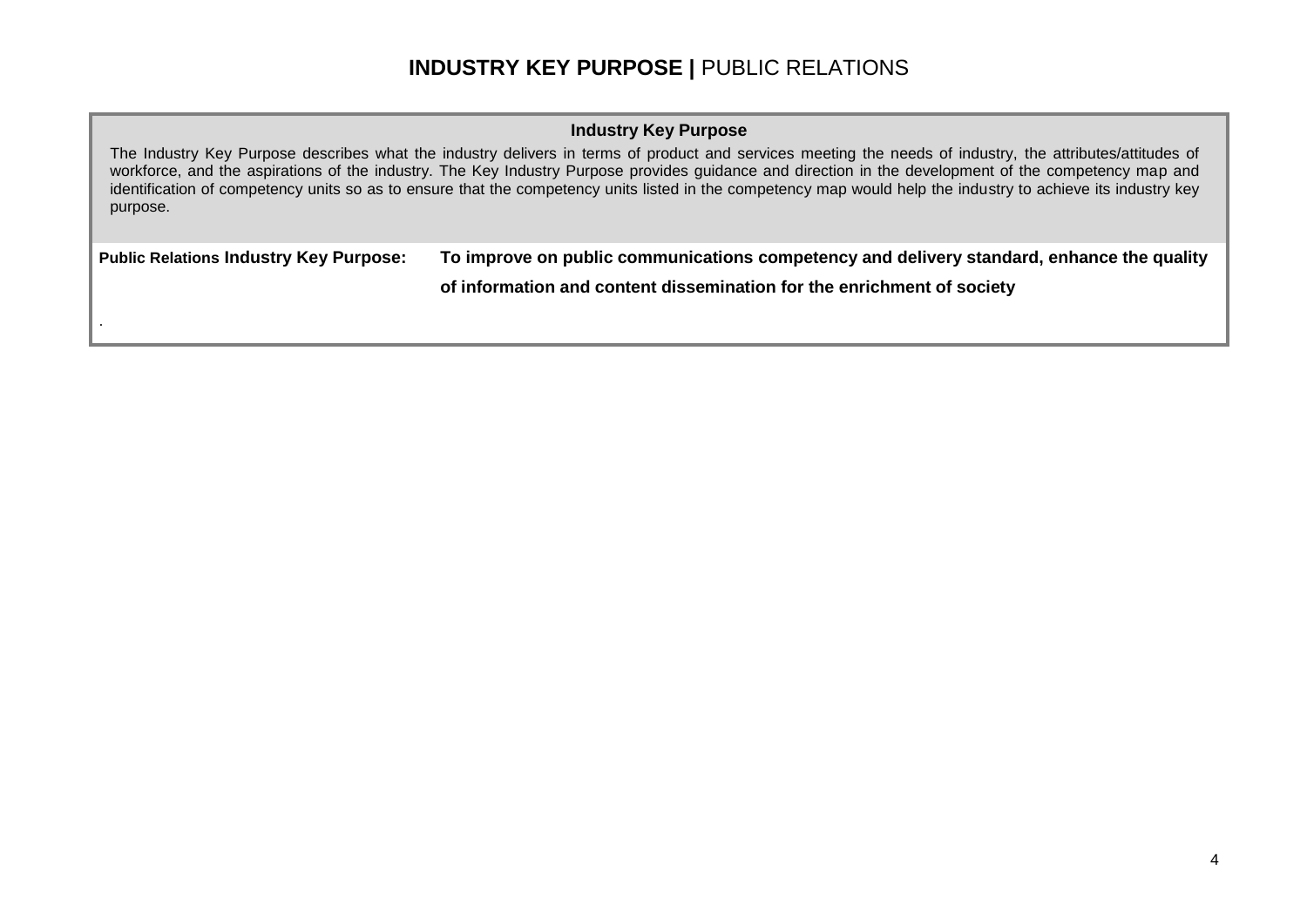## **ORGANISATION STRUCTURE |** PUBLIC RELATIONS

|                                                     |   |         | <b>Public relations Organisation Structure</b>                                                                                                                  |                                                                                                                                                                                                                                                                                                                                               |  |  |  |
|-----------------------------------------------------|---|---------|-----------------------------------------------------------------------------------------------------------------------------------------------------------------|-----------------------------------------------------------------------------------------------------------------------------------------------------------------------------------------------------------------------------------------------------------------------------------------------------------------------------------------------|--|--|--|
|                                                     |   |         | interventions by employers, individuals and training providers and to enable planning of progression and development pathways.                                  | The Public Relations Organisation Structure provides an overview of the various functions and job roles within a typical Public Relations firm. Competency Units are<br>identified and sorted based on the functions, job role and WSQ qualifications level, to enable identification and development of appropriate training and development |  |  |  |
| <b>WSQ Qualifications</b>                           |   |         | <b>Functions in a Public Relations Firm</b>                                                                                                                     |                                                                                                                                                                                                                                                                                                                                               |  |  |  |
| Levels / WSQ<br><b>Competency Level</b>             |   |         | <b>Client Services</b>                                                                                                                                          | <b>Communication Services</b>                                                                                                                                                                                                                                                                                                                 |  |  |  |
| <b>WSQ</b><br><b>Graduate</b><br><b>Certificate</b> | 6 |         | • Managing Director (MD) / Vice President (VP) /<br><b>Executive Director</b>                                                                                   | • Communications and Public Relations (PR) Director                                                                                                                                                                                                                                                                                           |  |  |  |
| <b>WSQ</b><br><b>Specialist</b><br><b>Diploma</b>   | 5 | Roles   | • Practice Director<br>• Group Account Director / Account Director                                                                                              | • Deputy Communications Director<br>• Press Secretary<br>• Public Affairs Manager                                                                                                                                                                                                                                                             |  |  |  |
| <b>WSQ</b><br><b>Diploma</b>                        | 4 | ap<br>S | • Account Manager / Senior Account Manager /<br><b>Senior Consultant</b><br>• Analyst Relations Manager (Financial and Technical)<br>• Digital Media Strategist | • Media Relations Manager<br>• Brand Manager<br>• Investor Relations Manager<br>• Marketing Communications Manager<br>• Corporate Communications Manager                                                                                                                                                                                      |  |  |  |
| <b>WSQ</b><br><b>Advanced</b><br><b>Certificate</b> | 3 |         | • Senior Account Executive / Consultant<br>• Social Media Executive<br>• Account Executive                                                                      | • Events Executive<br>• Community Relations Executive<br>• Publications Executive<br>• Marketing Communications Executive                                                                                                                                                                                                                     |  |  |  |

**WSQ Qualifications Level:** There are four levels of WSQ qualifications in the Public Relations Competency Map. Each level indicates the corresponding complexity of knowledge, depth of skills and accountability that the job role demands. **Functions:** Functions are not meant to be equivalent to Departments. Functions indicate the typical broad work areas in a Public Relations firm. Job Roles: Job roles are not meant to be equivalent to Job Titles. An individual holding a job title of "Events Executive" may be involved a number of job roles such as account / project management.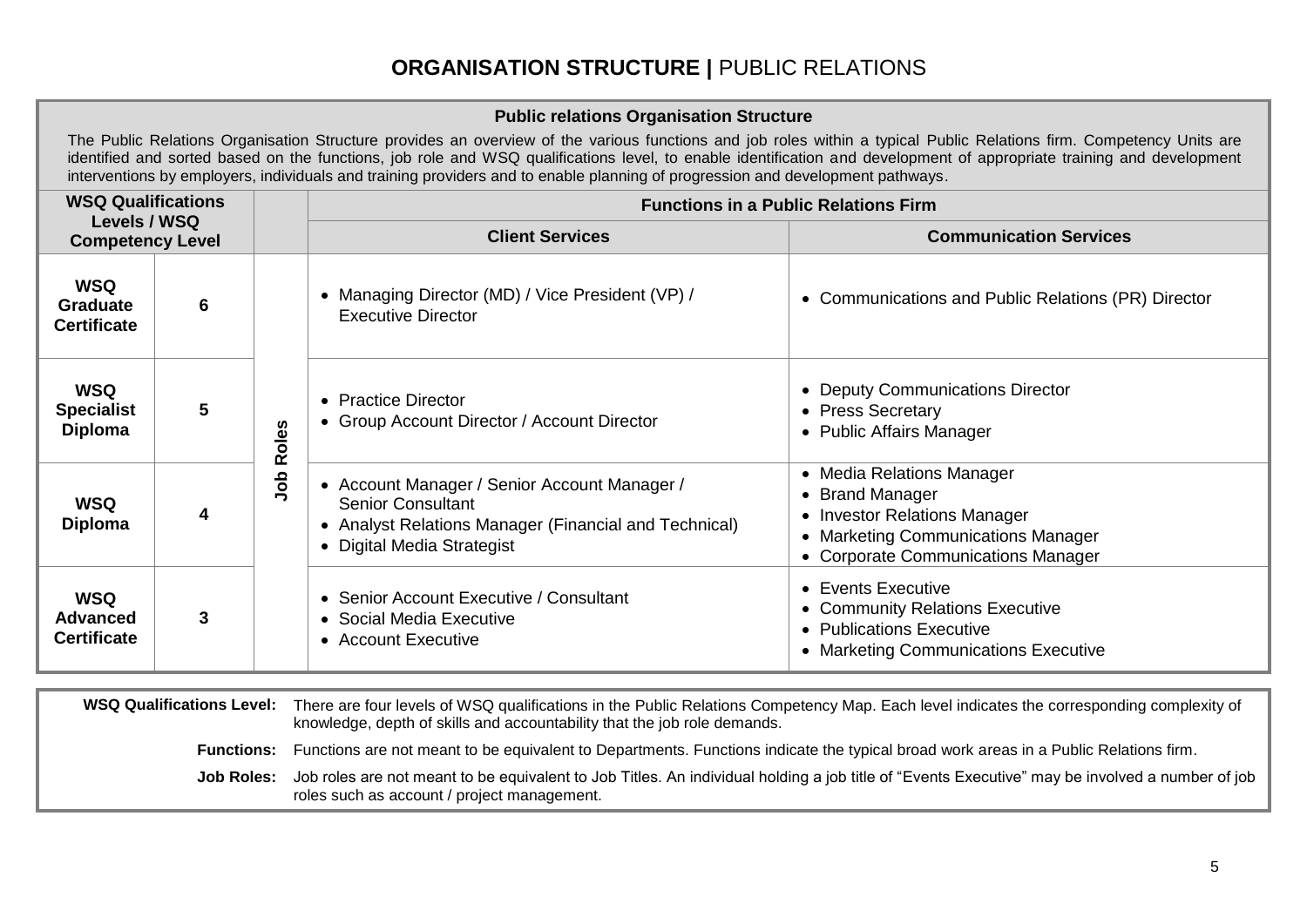## **COMPETENCY CATEGORY |** PUBLIC RELATIONS

| <b>Competency Categories</b> |  |
|------------------------------|--|
|------------------------------|--|

The Competency Category indicates the functional nature of the skills and knowledge identified under a competency unit. The competency categories that are found within the Creative Industries WSQ framework and relevant to the Public Relations Competency Map and their descriptors are presented below.

| <b>Advertising (AD)</b>                                                                                                                                                                                     |                                                                                                                                                                                                                                         |
|-------------------------------------------------------------------------------------------------------------------------------------------------------------------------------------------------------------|-----------------------------------------------------------------------------------------------------------------------------------------------------------------------------------------------------------------------------------------|
| Covers skills and knowledge required for strategy, programming and production,<br>copywriting, promotion and sales, and research and planning to meet the needs of<br>the advertising brief for the client. | <b>Human Resource (HR)</b><br>Covers the activities of recruitment, pay, performance management, promotions,<br>management relations and planning in an effective, legal, fair, and consistent manner                                   |
| <b>Business Management (BM)</b>                                                                                                                                                                             | <b>Innovation Management (IM)</b>                                                                                                                                                                                                       |
| Covers the knowledge, skills and understanding effectively to manage project with a<br>business idea.                                                                                                       | Implement strategies for business innovation and institutionalising innovative<br>practices in organisations                                                                                                                            |
| <b>Business Operations (BO)</b>                                                                                                                                                                             | <b>Information Management (INF)</b>                                                                                                                                                                                                     |
| Covers the activities involved in the running of a business for the purpose of<br>producing goods / services and creating value.                                                                            | Covers skills and knowledge required for collecting and disseminating information                                                                                                                                                       |
| <b>Change and Innovation (CI)</b>                                                                                                                                                                           | <b>Market Research (MR)</b>                                                                                                                                                                                                             |
| Covers skills and knowledge required for inspiring an environment to encourage<br>change and innovation within the working environment.                                                                     | Covers the process of systematic gathering, recording and analysing of data about<br>customers, competitors and the market.                                                                                                             |
| <b>Copyright, Licensing and Intellectual Property Rights (CLR)</b>                                                                                                                                          | <b>Marketing and Promotion (MPR)</b>                                                                                                                                                                                                    |
| Covers skills and knowledge required for negotiating, protecting and avoiding<br>exploitation of intellectual property and creative work                                                                    | Covers skills and knowledge required for conceptualising, designing, implementing<br>opportunities for maximising sales and promotion of goods, services and people.                                                                    |
| <b>Communications (COM)</b>                                                                                                                                                                                 | <b>Networks (NET)</b>                                                                                                                                                                                                                   |
| This covers the transmission of thoughts, ideas and feelings from one mind to another<br>to accomplish tasks and to achieve goals.                                                                          | Covers making relationships with people in other departments, organisations and<br>industries in order to maintain currency of industry knowledge, gain market insight<br>and explore opportunities for partnerships and joint working. |
| <b>Events Management (EM)</b>                                                                                                                                                                               | <b>Planning and Process (PL)</b>                                                                                                                                                                                                        |
| Covers skills and knowledge required for planning, developing, realising and<br>managing an event                                                                                                           | Covers service process, system design and improvement, and deployment of planned<br>service initiatives and resource management                                                                                                         |
| Finance (FIN)                                                                                                                                                                                               | <b>Project Management (PM)</b>                                                                                                                                                                                                          |
| Covers skills and knowledge required for basic budgeting to offering full coverage of<br>financial operations within an organisation.                                                                       | Covers organising and managing resources in such a way that the project is<br>completed within defined scope, quality, time and cost constraints.                                                                                       |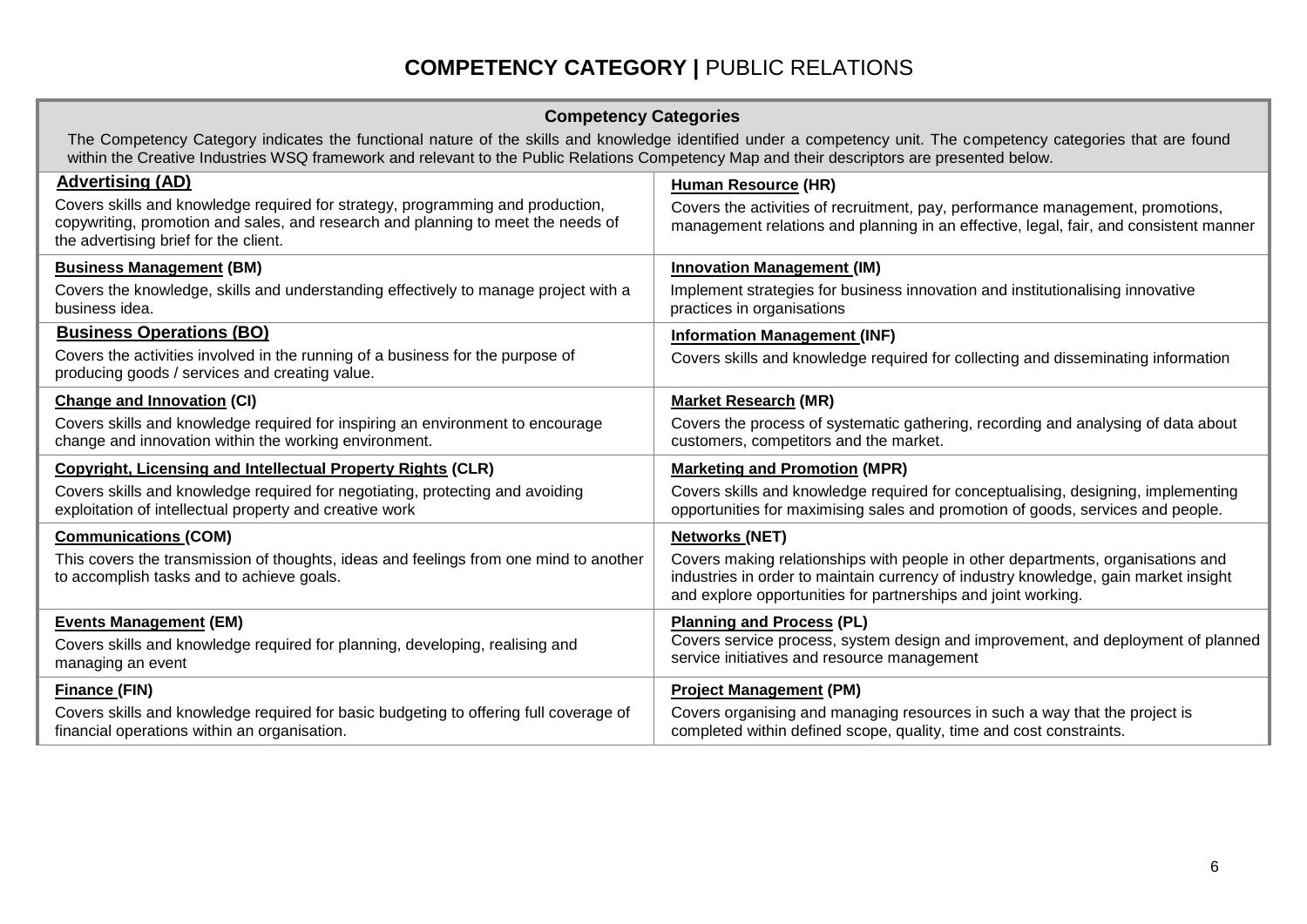## **COMPETENCY CATEGORY |** PUBLIC RELATIONS

| <b>Competency Categories</b>                                                                                                                                                                             |                                                                                                                                                                                                   |  |  |  |  |  |
|----------------------------------------------------------------------------------------------------------------------------------------------------------------------------------------------------------|---------------------------------------------------------------------------------------------------------------------------------------------------------------------------------------------------|--|--|--|--|--|
| <b>Public Relations (PR)</b>                                                                                                                                                                             | Sales and marketing (SM)                                                                                                                                                                          |  |  |  |  |  |
| Covers the managing of outside communication of an organisation or business to<br>create and maintain a positive image including popularising successes, downplaying<br>failures and announcing changes. | Understand the organisation's products/ services and business environment (both<br>domestic and international). Develop and implement strategies to promote the sale of<br>the products/ services |  |  |  |  |  |
| <b>Quality Management (QM)</b>                                                                                                                                                                           | <b>Strategy Planning and Implementation (SPI)</b>                                                                                                                                                 |  |  |  |  |  |
| Covers methods for ensuring that all the activities necessary to design, develop and<br>implement a product or service are effective and efficient with respect to the system<br>and its performance.    | Develop business strategies and plans aligned with organisational objectives, make<br>strategic decisions and implement action plans to achieve long-term goals                                   |  |  |  |  |  |
| <b>Research (RES)</b>                                                                                                                                                                                    | <b>Strategy (STR)</b>                                                                                                                                                                             |  |  |  |  |  |
| Covers using gathering, analysing and interpreting information relevant to a specific<br>area of enquiry.                                                                                                | Covers long term plan of action designed to achieve the vision and goals of the<br>organisation.                                                                                                  |  |  |  |  |  |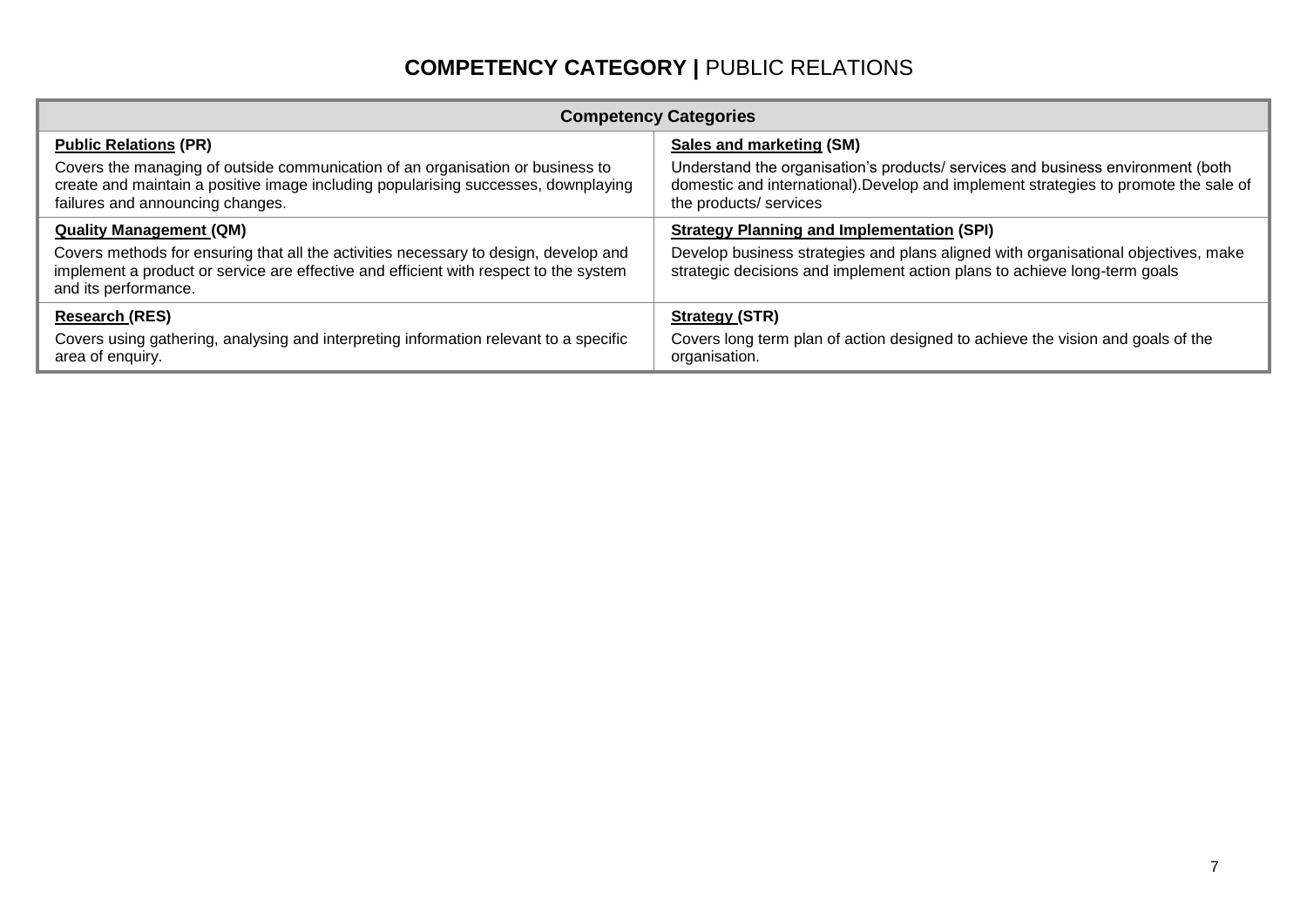## **COMPETENCY CATEGORY |** PUBLIC RELATIONS

| <b>Competency Units</b>                                                                                                                                                                                                            |                                                                                                                                                                                                                                                                                                                                                                                                   |  |  |  |  |
|------------------------------------------------------------------------------------------------------------------------------------------------------------------------------------------------------------------------------------|---------------------------------------------------------------------------------------------------------------------------------------------------------------------------------------------------------------------------------------------------------------------------------------------------------------------------------------------------------------------------------------------------|--|--|--|--|
| <b>Competency unit:</b>                                                                                                                                                                                                            | A competency unit represents a set of work activities that can be undertaken by an individual, and the skills, knowledge and abilities<br>associated with the work activities that can be used to certify an individual's competence in performing the set of work activities                                                                                                                     |  |  |  |  |
| <b>Competency unit code:</b>                                                                                                                                                                                                       | A competency unit code is assigned to each competency unit to identify the WSQ framework and competency category that the competency<br>unit originates from. The competency unit code also identifies the WSQ qualifications level that is associated with the competency unit<br>providing an indication of the level of complexity of skills and knowledge required under the competency unit. |  |  |  |  |
| For example, for a competency unit coded as CI-PR-501S-0 :                                                                                                                                                                         |                                                                                                                                                                                                                                                                                                                                                                                                   |  |  |  |  |
| 'CI' indicates that the competency unit originates from the Creative Industries WSQ framework;<br>$\bullet$                                                                                                                        |                                                                                                                                                                                                                                                                                                                                                                                                   |  |  |  |  |
| 'PR' indicates that the competency unit originates from the competency category of "Public Relations" competency category; '5' indicates<br>that it is pegged to WSQ qualifications level 5 which is WSQ Specialist Diploma level; |                                                                                                                                                                                                                                                                                                                                                                                                   |  |  |  |  |
|                                                                                                                                                                                                                                    | '01' is the serial number assigned to the competency unit;<br>$\bullet$                                                                                                                                                                                                                                                                                                                           |  |  |  |  |
|                                                                                                                                                                                                                                    | 'S' indicates that the competency unit is usually a specialization unit when used by an individual to achieve a WSQ qualification, other<br>types of units include core units ('C') and elective units ('E'); and                                                                                                                                                                                 |  |  |  |  |
|                                                                                                                                                                                                                                    | '0' indicates the version number of the competency unit which would increase as the competency unit is reviewed at every review cycle.<br>٠                                                                                                                                                                                                                                                       |  |  |  |  |

The competency units of the Public Relations Competency Map are presented according to the Functions in a Public Relations Firm in subsequent sections:

- Client Services
- Communications Services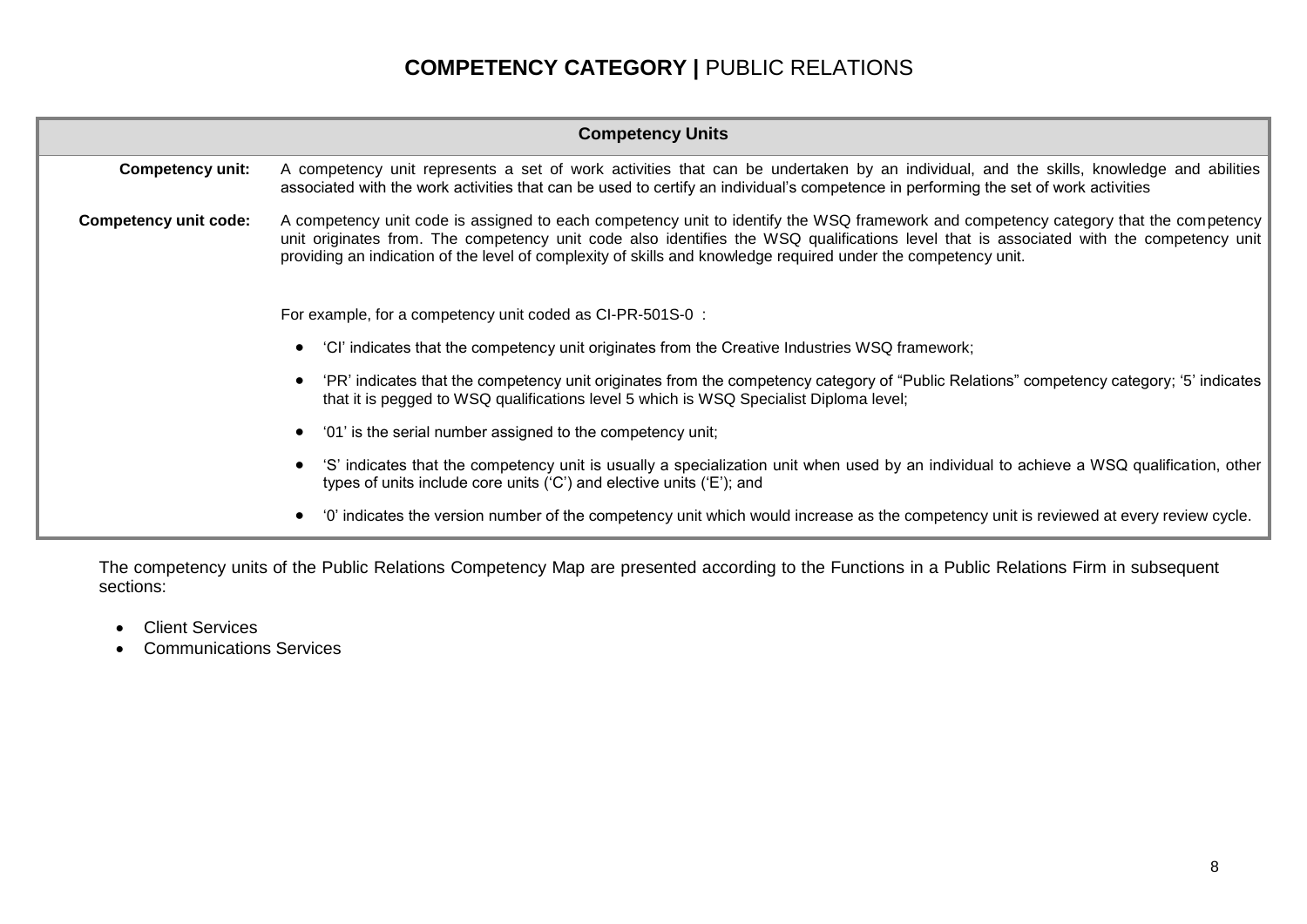# **CLIENT SERVICES** | COMPETENCIES

**PUBLIC RELATIONS** COMPETENCY MAP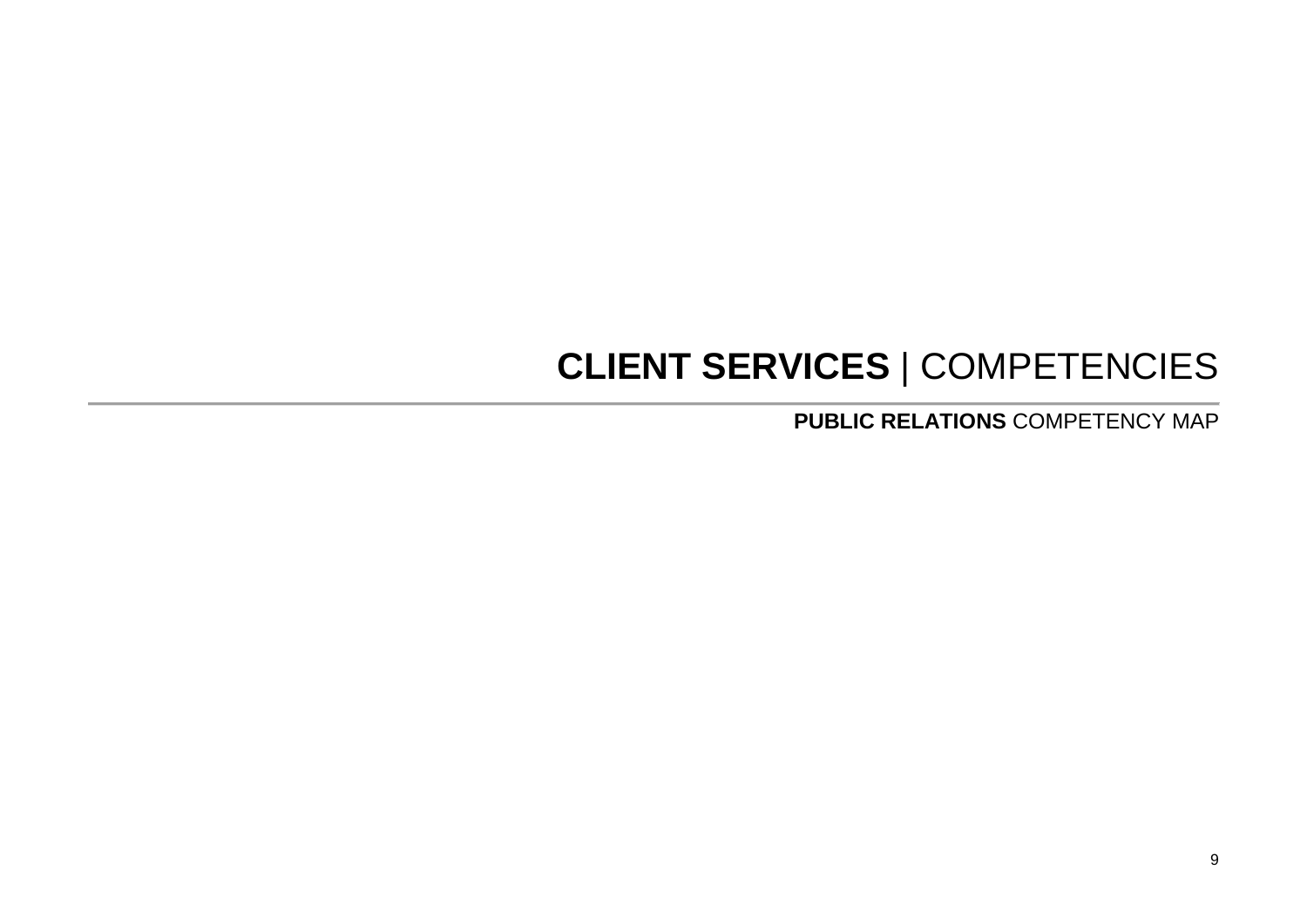## **CLIENT SERVICES** | COMPETENCIES – PUBLIC RELATIONS

| <b>WSQ Qual</b><br>Level | <b>Job Roles</b>                         | <b>Competency Unit</b><br>Code | <b>Specialisation Competency Units</b>                                                  | <b>Competency Unit</b><br>Code | <b>Core Competency Units</b>                                                                            |
|--------------------------|------------------------------------------|--------------------------------|-----------------------------------------------------------------------------------------|--------------------------------|---------------------------------------------------------------------------------------------------------|
|                          | <b>Managing</b>                          | CI-FIN-503C-0                  | Formulate, develop and manage a financial<br>system suitable for the scale of operation | CI-PR-601E-0                   | Manage the resolution of problems                                                                       |
| 6                        | Director (MD) /<br><b>Vice President</b> | CI-MPR-601S-0                  | Build stakeholder relationships                                                         | CI-STR-602C-0                  | Provide leadership across the organization *                                                            |
|                          | (VP) / Executive                         | CI-NET-601E-0                  | Build international business networks *                                                 |                                |                                                                                                         |
|                          | <b>Director</b>                          | CI-NET-602E-0                  | Develop and manage business partnership in a<br>project *                               |                                |                                                                                                         |
|                          |                                          | CI-FIN-502E-0                  | Develop and manage budgets and financial<br>plans *                                     | BM-IM-501E-1                   | Facilitate innovation process within the<br>organisation *                                              |
|                          | <b>Practice</b><br><b>Director</b>       | CI-HR-407C-0                   | Participate in, facilitate and promote effective<br>working of individuals and teams    | BM-PM-411E-1                   | Manage project knowledge and communication *                                                            |
| 5                        |                                          | CI-PM-303S-0                   | Contribute to identifying risk and applying risk<br>management processes                | CI-QM-501C-0                   | Deliver and maintain products / services to<br>standards agreed by the organisation and the<br>customer |
|                          |                                          | CI-PR-501S-0                   | Identify emerging trends and business<br>opportunities in the communications sector     | CI-STR-601C-0                  | Develop, implement and review a business /<br>strategic plan                                            |
|                          |                                          | CI-PR-601S-0                   | Formulate and coordinate issues management<br>strategies                                |                                |                                                                                                         |
|                          |                                          | CI-STR-602C-0                  | Provide leadership across the organisation *                                            |                                |                                                                                                         |
|                          | <b>Group Account</b><br>Director /       | CI-MPR-513S-0                  | Establish the conceptual and stylistic direction<br>for client projects                 | BM-IM-501E-1                   | Facilitate innovation process within the<br>organisation *                                              |
|                          |                                          | CI-MPR-606S-0                  | Manage the agency's portfolio of accounts                                               | BM-PM-411E-1                   | Manage project knowledge and communication *                                                            |
| 5                        |                                          | CI-PR-501S-0                   | Identify emerging trends and business<br>opportunities in the communications sector     | CI-QM-501C-0                   | Deliver and maintain products / services to<br>standards agreed by the organisation and the<br>customer |
|                          | <b>Account</b><br><b>Director</b>        | CI-PR-506S-1                   | Establish and develop media relationships *                                             | CI-STR-601C-0                  | Develop, implement and review a business /<br>strategic plan                                            |
|                          |                                          | CI-PR-507S-0                   | Formulate and coordinate crisis management<br>communication strategies                  |                                |                                                                                                         |
|                          |                                          | CI-STR-602C-0                  | Provide leadership across the organisation *                                            |                                |                                                                                                         |

\*Competency Standard available

- **BM** Business Management WSQ Framework **NET** Network Competency Category
- **CI** Creative Industries WSQ Framework **PR** Public Relations Competency Category
- 
- **IM** Innovation Management Competency Category **QM**
- **MPR** Marketing and Promotion Competency Category **STR** Strategy Competency Category
- 
- 
- **FIN** Finance Competency Category<br> **IM** Innovation Management Competency Category<br> **IM** Innovation Management Competency Category<br> **QM** Quality Management Competency Category
	-
	-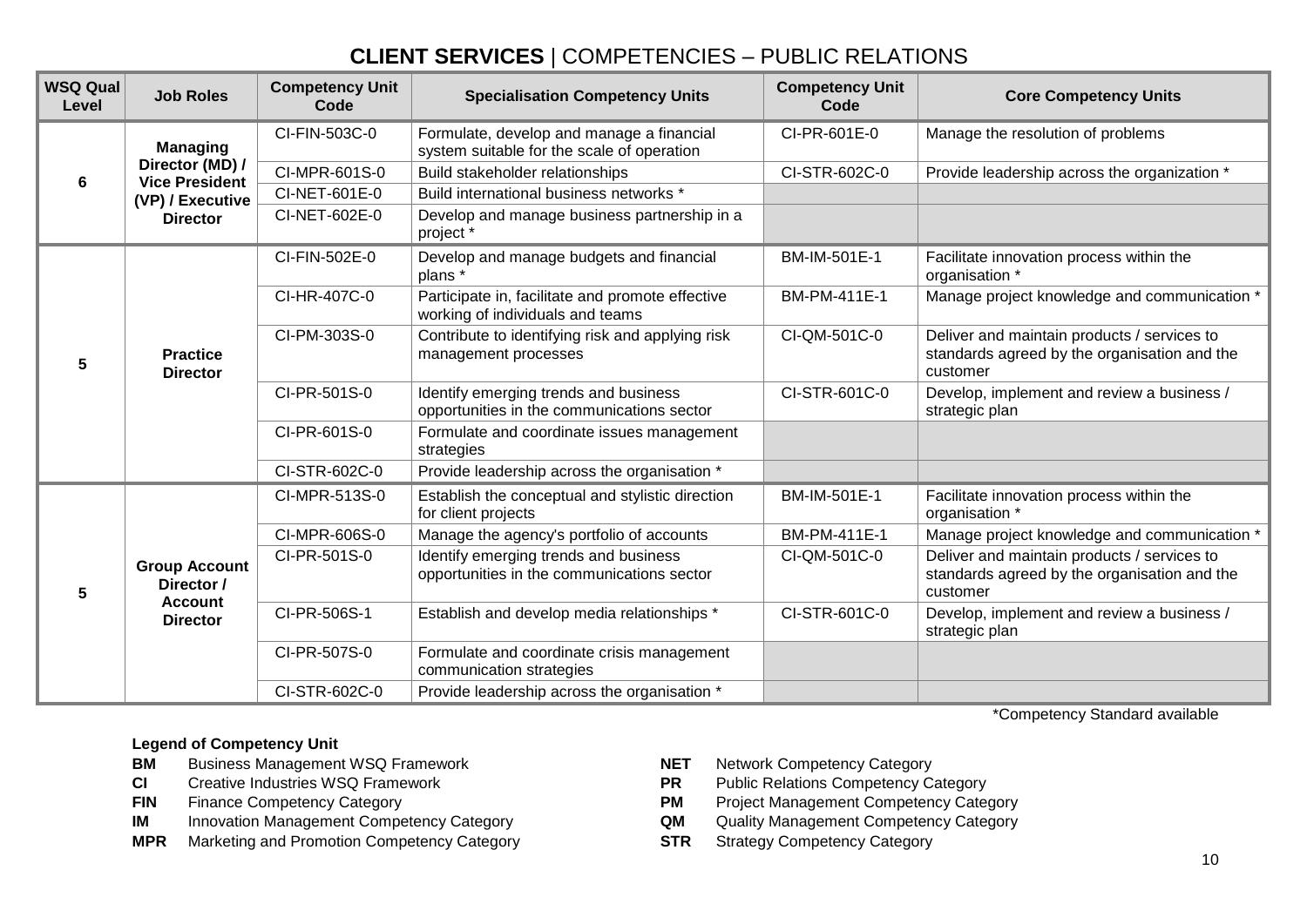## **CLIENT SERVICES** | COMPETENCIES – PUBLIC RELATIONS

| <b>WSQ Qual</b><br>Level | <b>Job Roles</b>                                                                     | <b>Competency Unit</b><br>Code | <b>Specialisation Competency Units</b>                                                              | <b>Competency Unit</b><br>Code | <b>Core Competency Units</b>                                                         |
|--------------------------|--------------------------------------------------------------------------------------|--------------------------------|-----------------------------------------------------------------------------------------------------|--------------------------------|--------------------------------------------------------------------------------------|
|                          |                                                                                      | BM-PM-302E-1                   | Apply project cost management techniques *                                                          | CI-BO-407C-0                   | Implement the effective delivery of the business<br>plan                             |
|                          | <b>Account</b>                                                                       | BM-SPI-501E-1                  | Develop organisational strategies and policies *                                                    | CI-COM-401S-0                  | Speak effectively in public                                                          |
| 4                        | Manager /<br><b>Senior Account</b>                                                   | CI-BO-406S-0                   | Enable, develop and support growth of a client's<br>business                                        | CI-HR-407C-0                   | Participate in, facilitate and promote effective<br>working of individuals and teams |
|                          | Manager /<br><b>Senior</b>                                                           | CI-BO-408S-0                   | Manage day to day activities within creative and<br>production areas                                | CI-RES-406C-0                  | Conduct user trends research *                                                       |
|                          | <b>Consultant</b>                                                                    | CI-PR-411S-0                   | Formulate and coordinate public relations<br>communications and assess the communication<br>effects |                                |                                                                                      |
| Δ                        |                                                                                      | <b>BM-SPI-501E-1</b>           | Develop organisational strategies and policies *                                                    | CI-BO-407C-0                   | Implement the effective delivery of the business<br>plan                             |
|                          | Analyst<br><b>Relations</b><br><b>Manager</b><br>(Financial and<br><b>Technical)</b> | CI-PR-401S-0                   | Present analyst relations plans and ideas for<br>clients                                            | CI-COM-401S-0                  | Speak effectively in public                                                          |
|                          |                                                                                      | CI-PR-402S-0                   | Develop client reporting tools                                                                      | CI-HR-407C-0                   | Participate in, facilitate and promote effective<br>working of individuals and teams |
|                          |                                                                                      | CI-PR-403S-0                   | Cultivate analyst relations                                                                         | CI-RES-406C-0                  | Conduct user trends research *                                                       |
|                          |                                                                                      | CI-RES-409S-0                  | Conduct audience research and monitor<br>campaign effectiveness                                     |                                |                                                                                      |
| 4                        |                                                                                      | <b>BM-SPI-501E-1</b>           | Develop organisational strategies and policies *                                                    | CI-BO-407C-0                   | Implement the effective delivery of the business<br>plan                             |
|                          |                                                                                      | CI-CI-303C-0                   | Originate, develop and communicate ideas in<br>the workplace                                        | CI-COM-401S-0                  | Speak effectively in public                                                          |
|                          | <b>Digital Media</b><br><b>Strategist</b>                                            | CI-FIN-306E-0                  | Manage budgets                                                                                      | CI-HR-407C-0                   | Participate in, facilitate and promote effective<br>working of individuals and teams |
|                          |                                                                                      | CI-PR-404S-0                   | Service the communications client                                                                   | CI-RES-406C-0                  | Conduct user trends research *                                                       |
|                          |                                                                                      | CI-RES-409S-0                  | Conduct audience research and monitor<br>campaign effectiveness                                     |                                |                                                                                      |

#### **Legend of Competency Unit**

- **BM** Business Management WSQ Framework **HR** Human Resource Competency Category<br> **CI** Creative Industries WSQ Framework **HR** Project Management Competency Category
- 
- 
- **CI** Change and Innovation Competency Category **RES** Research Competency Category<br> **COM** Communications Competency Category **RES** SPI Strategy, Planning, and Implemer
- 
- **FIN** Finance Competency Category
- 
- **CI** Creative Industries WSQ Framework **PM** Project Management Competency Category
- **BO** Business Operations Competency Category **PR** Public Relations Competency Category
	-
	- **SPI** Strategy, Planning, and Implementation Competency Category

\*Competency Standard available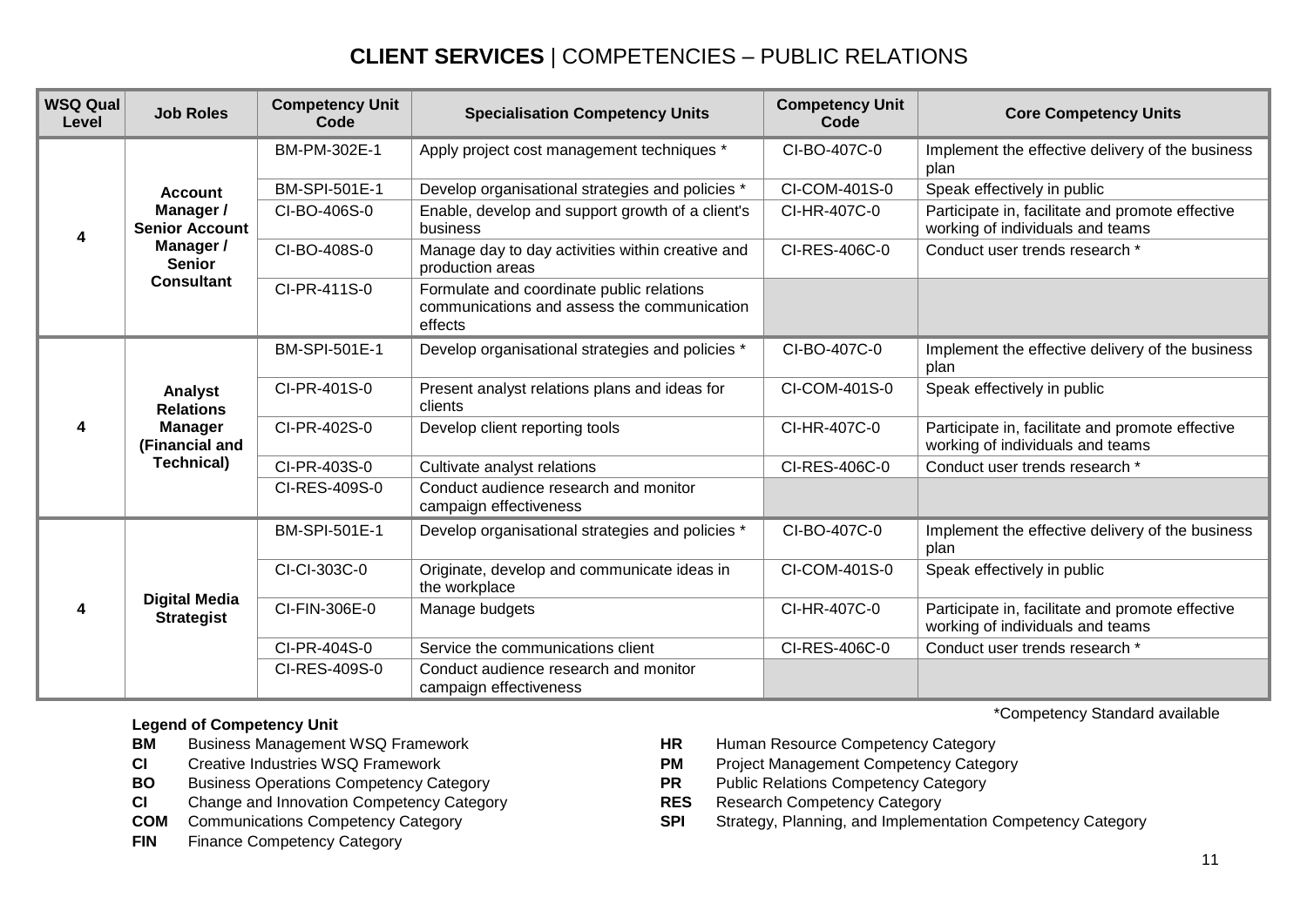## **CLIENT SERVICES** | COMPETENCIES – PUBLIC RELATIONS

| <b>WSQ Qual</b><br>Level | <b>Job Roles</b>                        | <b>Competency Unit</b><br>Code | <b>Specialisation Competency Units</b>                                     | <b>Competency Unit</b><br>Code | <b>Core Competency Units</b>                                |
|--------------------------|-----------------------------------------|--------------------------------|----------------------------------------------------------------------------|--------------------------------|-------------------------------------------------------------|
|                          |                                         | CI-AD-306S-0                   | Coordinate and evaluate provision of<br>communication services             | CI-CI-205E-0                   | Evaluate and adapt to a variety of technological<br>changes |
|                          |                                         | CI-COM-305C-0                  | Provide counsel to communication clients                                   | CI-COM-306E-0                  | Make presentations                                          |
| 3                        | <b>Senior Account</b><br>Executive /    | CI-HR-502E-0                   | Manage individual and team performance                                     | CI-HR-210C-0                   | Work effectively with others                                |
|                          | <b>Consultant</b>                       | CI-MPR-323C-0                  | Contribute to establishing new business /<br>markets                       | CI-RES-307S-0                  | Track technology trends                                     |
|                          |                                         | CI-PR-313C-1                   | Produce, receive, and act on public relations<br>business communications * |                                |                                                             |
| 3                        | <b>Social Media</b><br><b>Executive</b> | BM-SM-313E-1                   | Monitor social media platforms *                                           | CI-CI-205E-0                   | Evaluate and adapt to a variety of technological<br>changes |
|                          |                                         | CI-MPR-228S-0                  | Use social media tools and techniques for a<br>range of activities         | CI-COM-306E-0                  | Make presentations                                          |
|                          |                                         | CI-MPR-302S-0                  | Determine effectiveness of social media<br>campaign                        | CI-HR-210C-0                   | Work effectively with others                                |
|                          |                                         |                                |                                                                            | CI-RES-307S-0                  | Track technology trends                                     |
|                          |                                         | CI-MPR-228S-0                  | Use social media tools and techniques for a<br>range of activities         | CI-CI-205E-0                   | Evaluate and adapt to a variety of technological<br>changes |
|                          |                                         | CI-MPR-230S-1                  | Assist in managing media relations *                                       | CI-COM-306E-0                  | Make presentations                                          |
| 3                        | <b>Account</b>                          | CI-PR-315S-0                   | Manage events *                                                            | CI-HR-210C-0                   | Work effectively with others                                |
|                          | <b>Executive</b>                        | CI-PR-316S-0                   | Formulate, coordinate and evaluate public<br>relations communications *    | CI-RES-307S-0                  | Track technology trends                                     |
|                          |                                         | CI-PR-506S-1                   | Establish and develop media relationships *                                |                                |                                                             |
|                          |                                         | CI-RES-207S-0                  | Provide research assistance                                                |                                |                                                             |

\*Competency Standard available

- **BM** Business Management WSQ Framework **HR** Human Resource Competency Category
- 
- 
- **CI** Change & Innovation Competency Category **RES**
- 
- 
- **CI** Creative Industries WSQ Framework **MPR** Marketing and Promotion Competency Category
- **AD** Advertising Competency Category<br> **CI** Change & Innovation Competency Category<br> **PR** Public Relations Competency Category<br> **RES** Research Competency Category
	-
- **COM** Communications Competency Category **SM** Sales and Marketing Competency Category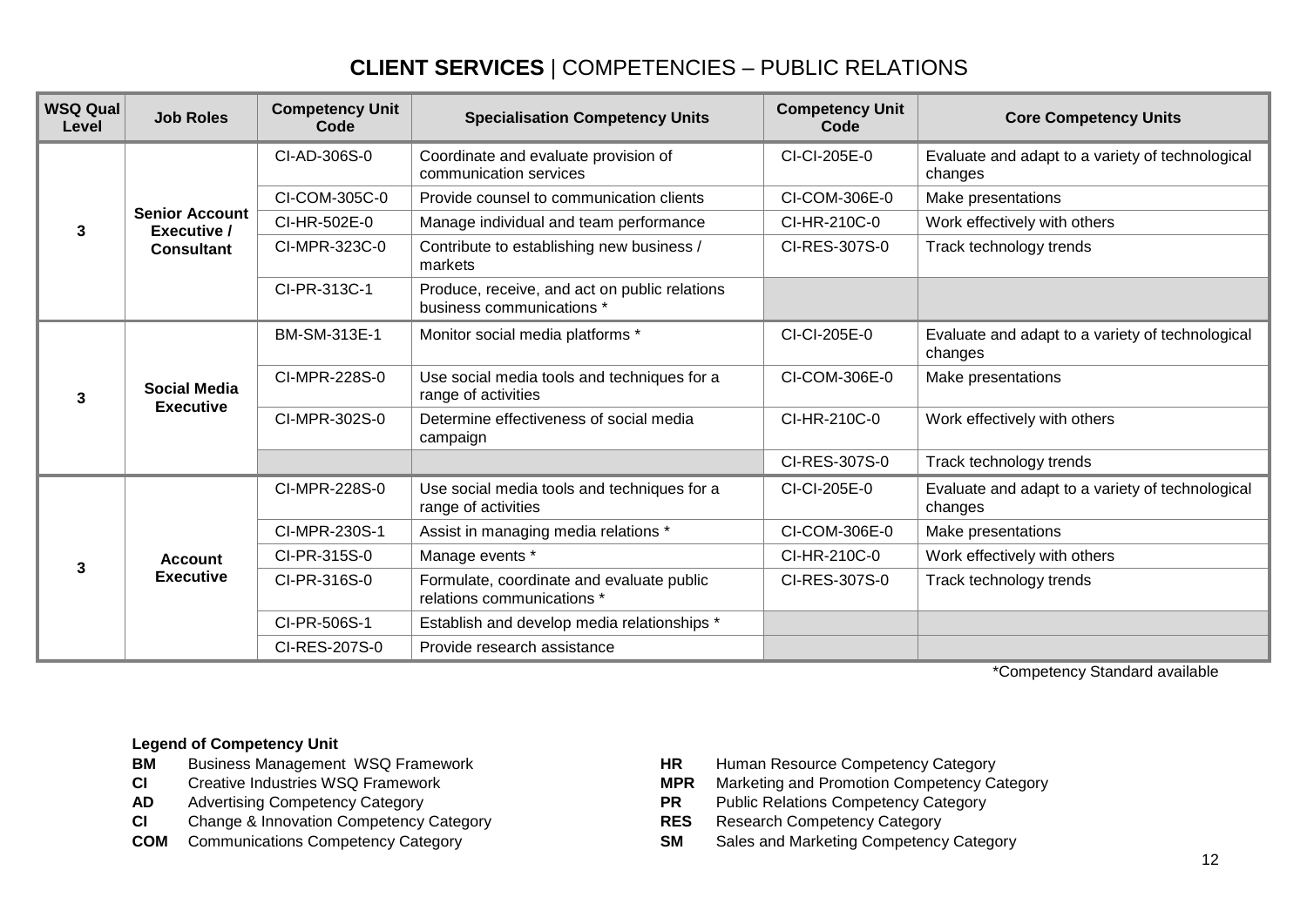# **COMMUNICATIONS SERVICES** | COMPETENCIES

**PUBLIC RELATIONS** COMPETENCY MAP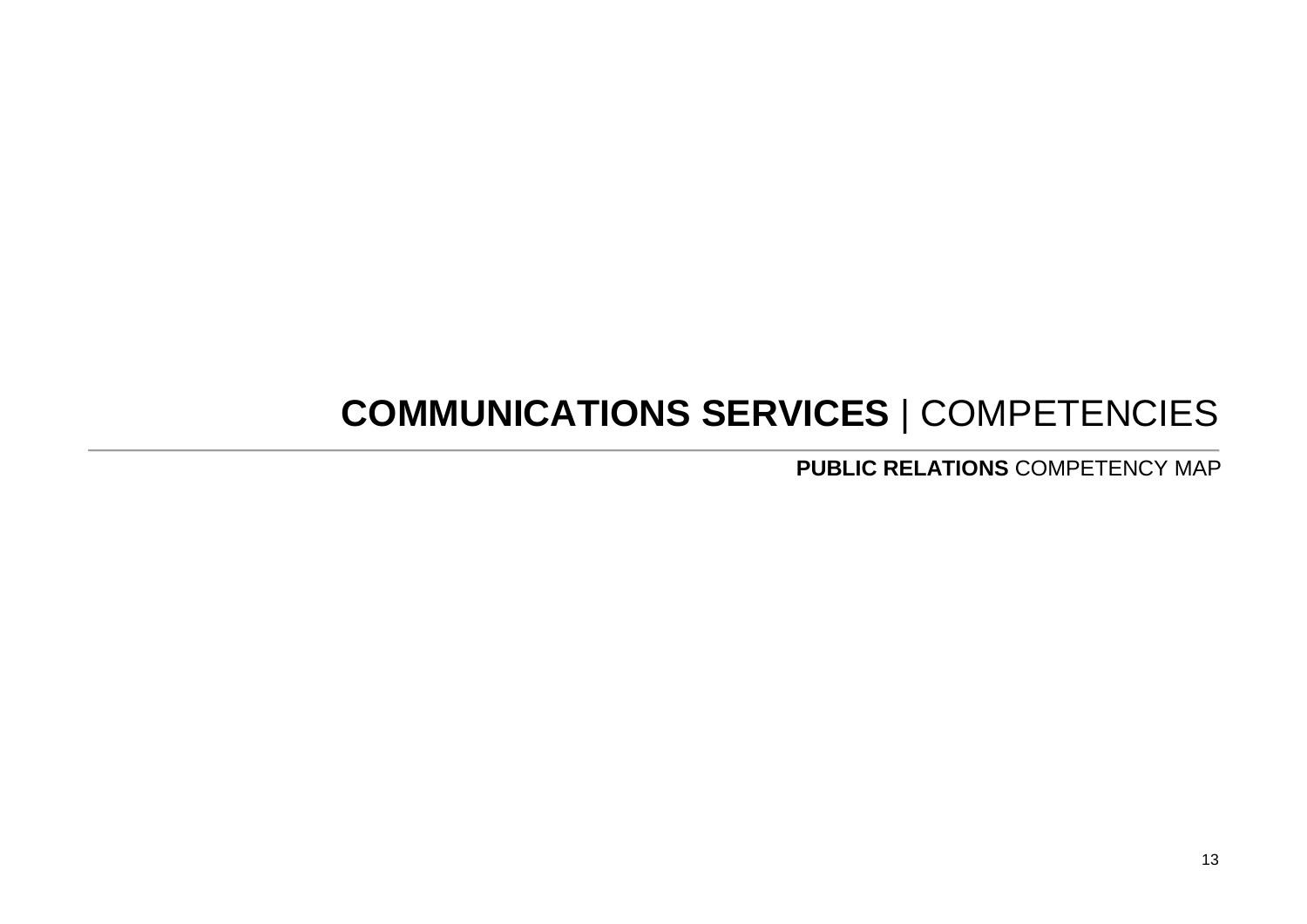| <b>WSQ Qual</b><br>Level | <b>Job Roles</b>                                          | <b>Competency Unit</b><br>Code | <b>Specialisation Competency Units</b>                                                               | <b>Competency Unit</b><br>Code | <b>Core Competency Units</b>                                                                            |
|--------------------------|-----------------------------------------------------------|--------------------------------|------------------------------------------------------------------------------------------------------|--------------------------------|---------------------------------------------------------------------------------------------------------|
| 6                        | <b>Communications</b><br>and Public                       | CI-PR-603S-0                   | Formulate and produce strategies for<br>international public relations programmes and<br>activities  | CI-PR-601E-0                   | Manage the resolution of problems                                                                       |
|                          | <b>Relations (PR)</b><br><b>Director</b>                  | CI-PR-605S-0                   | Plan and oversee public relations activities                                                         | CI-STR-602C-0                  | Provide leadership across the organisation *                                                            |
|                          |                                                           | CI-PR-615S-0                   | Direct public affairs advice and services                                                            |                                |                                                                                                         |
|                          |                                                           | CI-BO-502E-0                   | Manage operational plan *                                                                            | BM-IM-501E-1                   | Facilitate innovation process within the<br>organisation *                                              |
| 5                        | <b>Deputy</b><br><b>Communications</b><br><b>Director</b> | CI-CM-503S-0                   | Develop processes for the management of<br>breaches in compliance requirements                       | BM-PM-411E-1                   | Manage project knowledge and<br>communication*                                                          |
|                          |                                                           | CI-PR-506S-1                   | Establish and develop media relationships *                                                          | CI-QM-501C-0                   | Deliver and maintain products / services to<br>standards agreed by the organisation and the<br>customer |
|                          |                                                           | CI-QM-502E-0                   | Develop workplace learning that facilitates<br>continuous improvement                                | CI-STR-601C-0                  | Develop, implement and review a business /<br>strategic plan                                            |
|                          |                                                           | CI-PR-405S-0                   | Write and edit content for different channels<br>used in communicating the organisation's<br>message | BM-IM-501E-1                   | Facilitate innovation process within the<br>organisation *                                              |
|                          |                                                           | CI-PR-506S-1                   | Establish and develop media relationships *                                                          | BM-PM-411E-1                   | Manage project knowledge and<br>communication*                                                          |
| 5                        | <b>Press Secretary</b>                                    | CI-PR-507S-0                   | Formulate and coordinate crisis management<br>communication strategies                               | CI-QM-501C-0                   | Deliver and maintain products / services to<br>standards agreed by the organisation and the<br>customer |
|                          |                                                           | CI-PR-508S-0                   | Manage the reputation of your organisation                                                           | CI-STR-601C-0                  | Develop, implement and review a business /<br>strategic plan                                            |

\*Competency Standard available

- **BM** Business Management WSQ Framework **PM** Project Management Competency Category
- 
- **BO** Business Operations Competency Category **QM** Quality Management Competency Category **CM** Contract Management Competency Category **CM** Contract Management Competency Category
- **CM** Contract Management Competency Category **STR**
- **IM** Innovation Management Competency Category
- 
- **CI** Creative Industries WSQ Framework **PR** Public Relations Competency Category<br> **BO** Business Operations Competency Category **PR** Quality Management Competency Category
	-
	-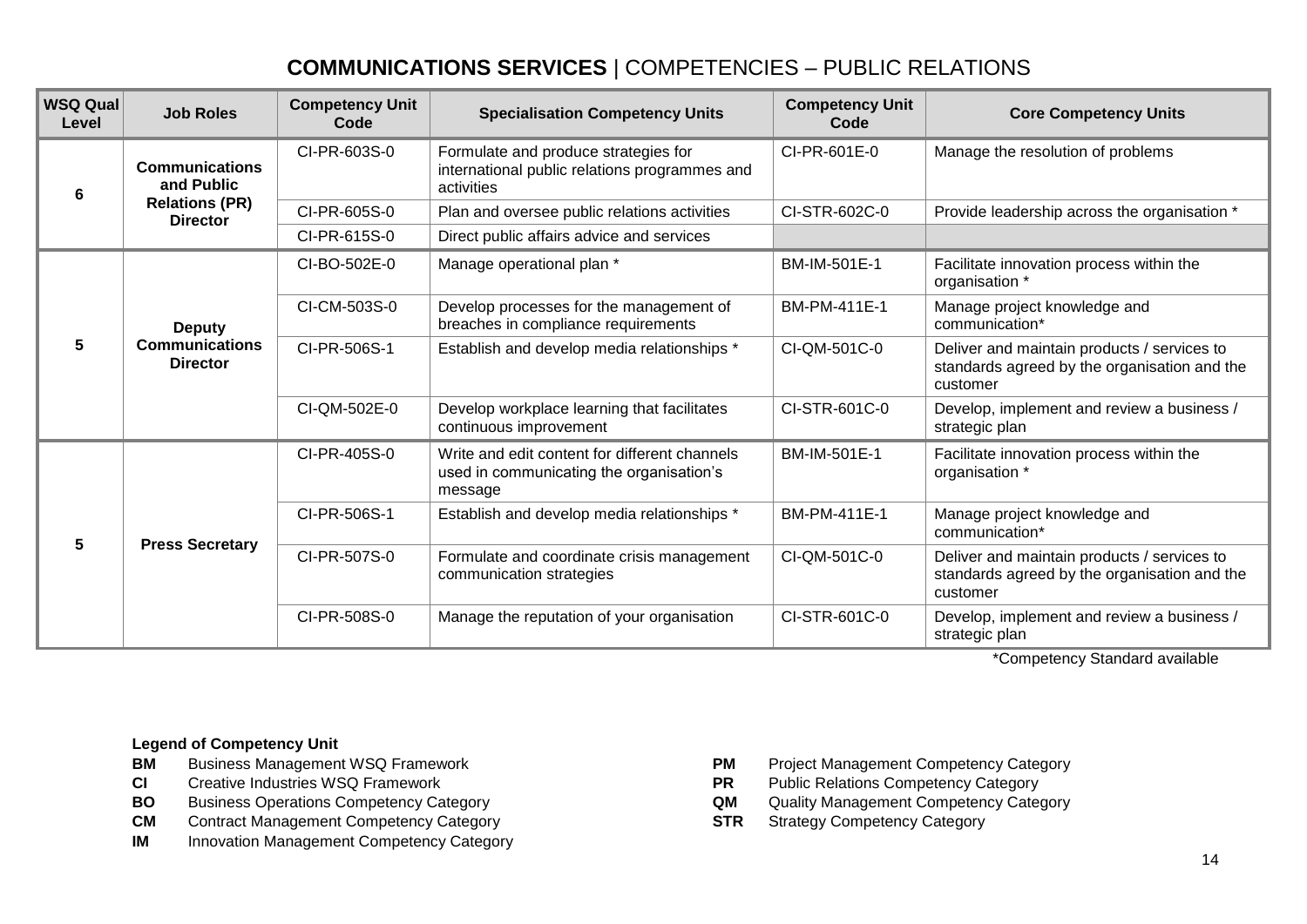| <b>WSQ Qual</b><br>Level | <b>Job Roles</b>                            | <b>Competency Unit</b><br>Code | <b>Specialisation Competency Units</b>                                                              | <b>Competency Unit</b><br>Code | <b>Core Competency Units</b>                                                                            |
|--------------------------|---------------------------------------------|--------------------------------|-----------------------------------------------------------------------------------------------------|--------------------------------|---------------------------------------------------------------------------------------------------------|
| 5                        |                                             | BM-PM-304E-1                   | Apply project quality control procedures *                                                          | BM-IM-501E-1                   | Facilitate innovation process within the<br>organisation *                                              |
|                          | <b>Public Affairs</b>                       | CI-PR-410S-0                   | Establish social, ethical, legal, and regulatory<br>parameters for public relations activities      | BM-PM-411E-1                   | Manage project knowledge and communication*                                                             |
|                          | <b>Manager</b>                              | CI-PR-506S-1                   | Establish and develop media relationships *                                                         | CI-QM-501C-0                   | Deliver and maintain products / services to<br>standards agreed by the organisation and the<br>customer |
|                          |                                             | CI-PR-508S-0                   | Manage the reputation of your organization *                                                        | CI-STR-601C-0                  | Develop, implement and review a business /<br>strategic plan                                            |
| 4                        | Media<br><b>Relations</b><br><b>Manager</b> | CI-EM-405S-0                   | Oversee and coordinate implementation of an<br>event                                                | CI-BO-407C-0                   | Implement the effective delivery of the business<br>plan                                                |
|                          |                                             | CI-PR-406S-0                   | Implement social, ethical, legal, and regulatory<br>parameters for public relations activities      | CI-COM-401S-0                  | Speak effectively in public                                                                             |
|                          |                                             | CI-PR-411S-0                   | Formulate and coordinate public relations<br>communications and assess the communication<br>effects | CI-HR-407C-0                   | Participate in, facilitate and promote effective<br>working of individuals and teams                    |
|                          |                                             | CI-PR-506S-1                   | Establish and develop media relationships *                                                         | CI-RES-406C-0                  | Conduct user trends research *                                                                          |
|                          |                                             | CI-PR-508S-0                   | Manage the reputation of your organisation                                                          |                                |                                                                                                         |
|                          |                                             | BM-PM-304E-1                   | Apply project quality control procedures *                                                          | CI-BO-407C-0                   | Implement the effective delivery of the business<br>plan                                                |
|                          |                                             | CI-MR-404S-1                   | Assess demand for products and services *                                                           | CI-COM-401S-0                  | Speak effectively in public                                                                             |
| 4                        | <b>Brand Manager</b>                        | CI-MPR-420E-0                  | Manage visual merchandising projects                                                                | CI-HR-407C-0                   | Participate in, facilitate and promote effective<br>working of individuals and teams                    |
|                          |                                             | CI-MPR-422E-0                  | Promote products and services *                                                                     | CI-RES-406C-0                  | Conduct user trends research *                                                                          |
|                          |                                             | CI-PR-415S-0                   | Develop integrated marketing communications<br>for a specific event *                               |                                |                                                                                                         |

#### **Legend of Competency Unit**

- 
- 
- **BO** Business Operations Competency Category **PM** Project Management Competency Category
- **EM** Events Management Competency Category **PR** Public Relations Competency Category
- 
- **HR** Human Resource Competency Category **STR** Strategy Competency Category

\*Competency Standard available

- **BM** Business Management WSQ Framework **IM** Innovation Management Competency Category
- **CI** Creative Industries WSQ Framework **MR** marketing Research Competency Category
	-
	-
- **COM** Communications Competency Category **COM** Quality Management Competency Category
	-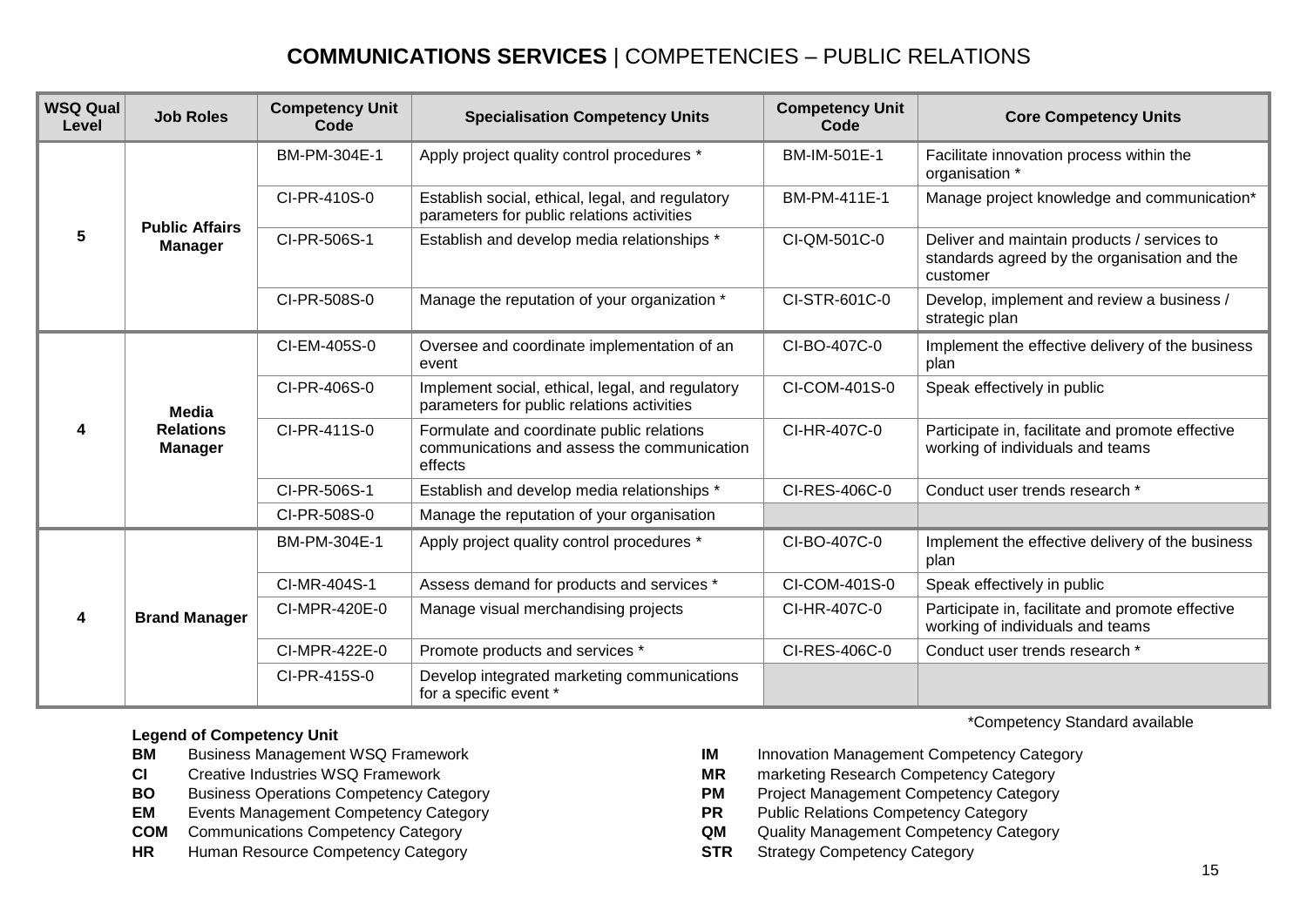| <b>WSQ Qual</b><br>Level | <b>Job Roles</b>                                            | <b>Competency Unit</b><br>Code | <b>Specialisation Competency Units</b>                                                                                           | <b>Competency Unit</b><br>Code | <b>Core Competency Units</b>                                                         |
|--------------------------|-------------------------------------------------------------|--------------------------------|----------------------------------------------------------------------------------------------------------------------------------|--------------------------------|--------------------------------------------------------------------------------------|
| 4                        | <b>Investor Relations</b><br><b>Manager</b>                 | CI-PR-406S-0                   | Implement social, ethical, legal, and regulatory<br>parameters for public relations activities                                   | CI-BO-407C-0                   | Implement the effective delivery of the<br>business plan                             |
|                          |                                                             | CI-PR-411S-0                   | Formulate and coordinate public relations<br>communications and assess the<br>communication effects                              | CI-COM-401S-0                  | Speak effectively in public                                                          |
|                          |                                                             | CI-RES-404S-0                  | Plan, analyse and present research<br>information                                                                                | CI-HR-407C-0                   | Participate in, facilitate and promote effective<br>working of individuals and teams |
|                          |                                                             |                                |                                                                                                                                  | CI-RES-406C-0                  | Conduct user trends research *                                                       |
| 4                        | <b>Marketing</b><br><b>Communications</b><br><b>Manager</b> | CI-MPR-421C-0                  | Profile the market to implement and monitor<br>marketing activities *                                                            | CI-BO-407C-0                   | Implement the effective delivery of the<br>business plan                             |
|                          |                                                             | CI-MPR-422E-0                  | Promote products and services *                                                                                                  | CI-COM-401S-0                  | Speak effectively in public                                                          |
|                          |                                                             | CI-MR-404S-1                   | Assess demand for products and services *                                                                                        | CI-HR-407C-0                   | Participate in, facilitate and promote effective<br>working of individuals and teams |
|                          |                                                             | CI-PR-415S-0                   | Develop integrated marketing<br>communications*                                                                                  | CI-RES-406C-0                  | Conduct user trends research *                                                       |
|                          |                                                             | CI-RES-404S-0                  | Plan, analyse and present research<br>information                                                                                |                                |                                                                                      |
|                          | Corporate<br><b>Communications</b><br><b>Manager</b>        | CI-PR-314S-0                   | Plan, develop and support crisis management*                                                                                     | CI-BO-407C-0                   | Implement the effective delivery of the<br>business plan                             |
|                          |                                                             | CI-PR-317S-0                   | Manage media relations *                                                                                                         | CI-COM-401S-0                  | Speak effectively in public                                                          |
| 4                        |                                                             | CI-PR-414S-1                   | Organise press conferences *                                                                                                     | CI-HR-407C-0                   | Participate in, facilitate and promote effective<br>working of individuals and teams |
|                          |                                                             | CI-PR-405S-0                   | Write and edit content for different channels<br>used in communicating the organisation's<br>message                             | CI-RES-406C-0                  | Conduct user trends research *                                                       |
| 3                        | <b>Events Executive</b>                                     | CI-EM-306C-0                   | Coordinate and manage final preparation and<br>set up of a major event comprising multiple<br>components of an on-site operation | CI-CI-205E-0                   | Evaluate and adapt to a variety of<br>technological changes                          |
|                          |                                                             | CI-EM-308C-0                   | Manage the staging and operation of an event                                                                                     | CI-COM-306E-0                  | Make presentations                                                                   |
|                          |                                                             | CI-FIN-306E-0                  | Manage budgets                                                                                                                   | CI-HR-210C-0                   | Work effectively with others                                                         |
|                          |                                                             | CI-PR-315S-0                   | Manage events*                                                                                                                   | CI-RES-307S-0                  | Track technology trends                                                              |
|                          |                                                             | CI-PR-604S-0                   | Formulate public relations event management<br>strategies and coordinate event management                                        |                                |                                                                                      |

**Legend of Competency Unit**

- 
- 
- 
- 
- **COM** Communications Competency Category **PR** Public Relations Competency Category **PR** Public Relations Competency Category **PR** Public Relations Competency Category **EM Events Management** Competency Category **RES**
- **FIN** Finance Competency Category

\*Competency Standard available

- **CI** Creative Industries WSQ Framework **HR** Human Resource Competency Category
- **BO** Business Operations Competency Category **MPR** Marketing & Promotion Competency Category
- **CI** Chang & Innovation Competency Category **MR** Marketing Research Competency Category<br> **COM** Communications Competency Category **COM** Communications Competency Category
	-
	-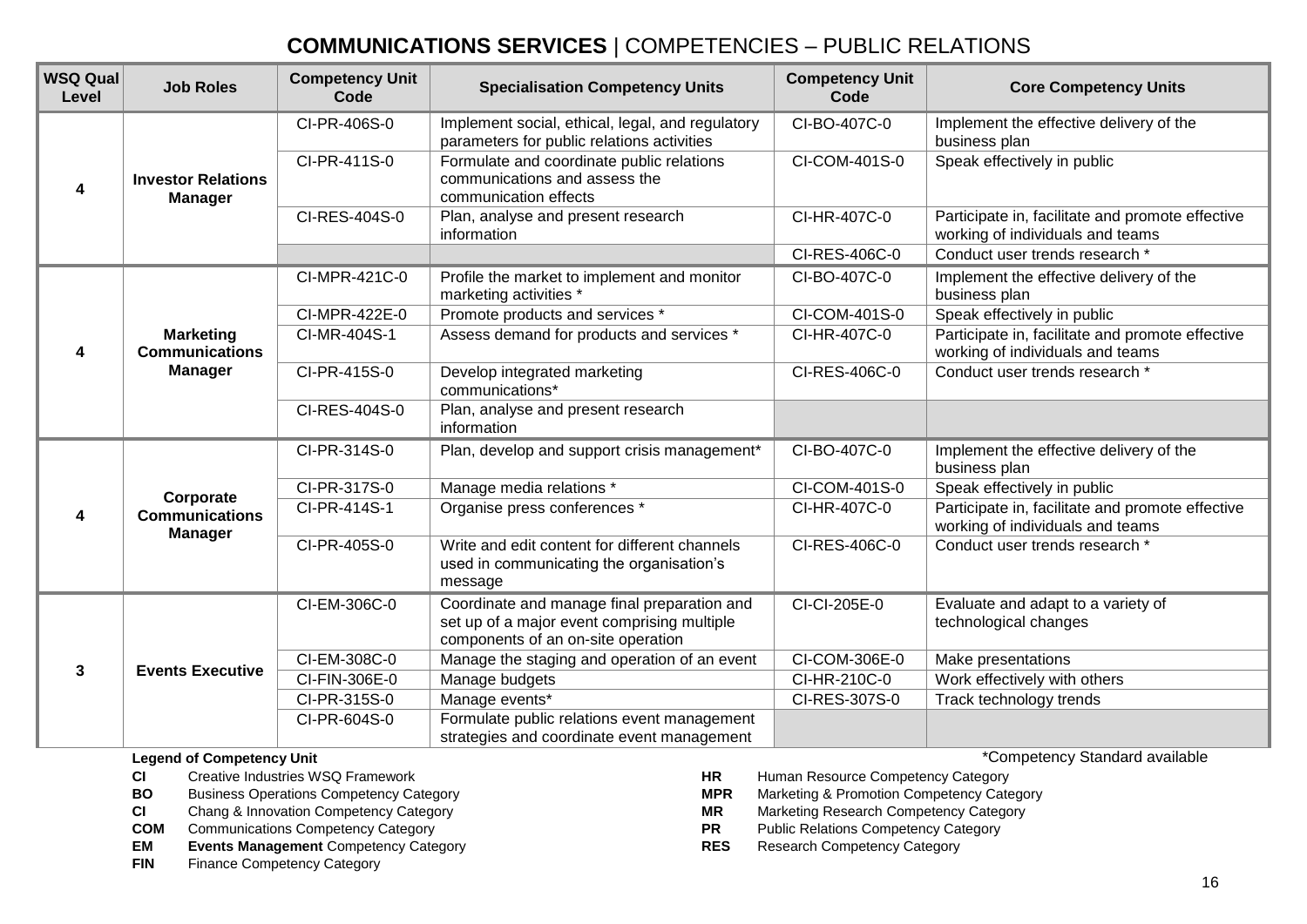| <b>WSQ Qual</b><br>Level | <b>Job Roles</b>                                              | <b>Competency Unit</b><br>Code | <b>Specialisation Competency Units</b>                                                               | <b>Competency Unit</b><br>Code | <b>Core Competency Units</b>                                |
|--------------------------|---------------------------------------------------------------|--------------------------------|------------------------------------------------------------------------------------------------------|--------------------------------|-------------------------------------------------------------|
| 3                        | <b>Community</b><br><b>Relations</b><br><b>Executive</b>      | CI-AD-306S-0                   | Coordinate and evaluate provision of<br>communication services                                       | CI-CI-205E-0                   | Evaluate and adapt to a variety of technological<br>changes |
|                          |                                                               | CI-PM-303S-0                   | Contribute to identifying risk and applying risk<br>management processes                             | CI-COM-306E-0                  | Make presentations                                          |
|                          |                                                               | CI-PR-313C-1                   | Produce, receive, and act on public relations<br>business communications *                           | CI-HR-210C-0                   | Work effectively with others                                |
|                          |                                                               | SV-PL-101C-1                   | Implement Operations for Service Excellence*                                                         | CI-RES-307S-0                  | Track technology trends                                     |
| 3                        | <b>Publications</b><br><b>Executive</b>                       | CI-BO-311E-0                   | Maintain business resources                                                                          | CI-CI-205E-0                   | Evaluate and adapt to a variety of technological<br>changes |
|                          |                                                               | CI-CLR-302E-1                  | Administer and manage the use of licensed<br>copyright materials created *                           | CI-COM-306E-0                  | Make presentations                                          |
|                          |                                                               | CI-FIN-306E-0                  | Manage budgets                                                                                       | CI-HR-210C-0                   | Work effectively with others                                |
|                          |                                                               | CI-INF-304C-0                  | Obtain information from external and<br>networked sources to meet customer needs                     | CI-RES-307S-0                  | Track technology trends                                     |
|                          |                                                               | CI-PR-313C-1                   | Produce, receive, and act on public relations<br>business communications *                           |                                |                                                             |
| 3                        | <b>Marketing</b><br><b>Communications</b><br><b>Executive</b> | CI-PR-313C-1                   | Produce, receive, and act on public relations<br>business communications *                           | CI-CI-205E-0                   | Evaluate and adapt to a variety of technological<br>changes |
|                          |                                                               | CI-PR-405S-0                   | Write and edit content for different channels<br>used in communicating the organisation's<br>message | CI-COM-306E-0                  | Make presentations                                          |
|                          |                                                               | CI-PR-411S-0                   | Formulate and coordinate public relations<br>communications and assess the<br>communication effects  | CI-HR-210C-0                   | Work effectively with others                                |
|                          |                                                               |                                |                                                                                                      | CI-RES-307S-0                  | Track technology trends                                     |

\*Competency Standard available

- 
- **CI** Creative Industries WSQ Framework<br> **SICI** Creative Excellence Competency Framework **FIN FIN** Human Resource Competency Category **SV** Service Excellence Competency Framework **HR**
- 
- 
- **CI** Chang & Innovation Competency Category **PR**
- **CLR** Copyright, Licensing, Intellectual Property Rights **RES** Research Competency Category
- **COM** Communications Competency Category
- 
- 
- AD Advertising Competency Category **INF** Information Management Competency Category
- **BO** Business Operations Competency Category<br> **CI** Chang & Innovation Competency Category<br> **PR** Public Relations Competency Category<br> **PR** Public Relations Competency Category
	-
	-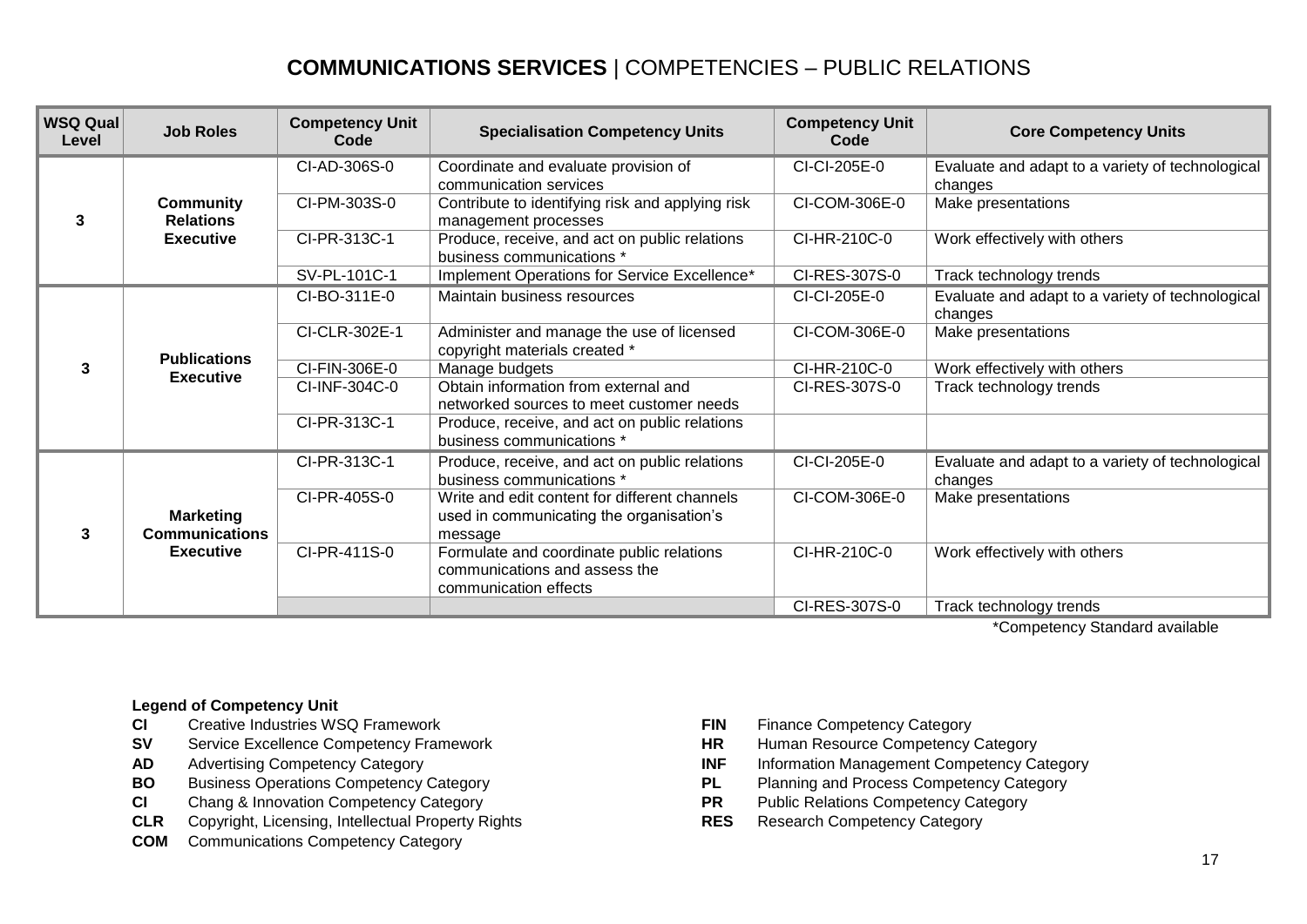#### **GENERIC / CROSS-SECTORAL WSQ CU ADOPTION** | PUBLIC RELATIONS

#### **DEVELOPMENT OF T-SHAPED PROFESSIONALS IN PUBLIC RELATIONS - GENERIC / CROSS-SECTORAL WSQ FRAMEWORK COMPETENCY UNITS ADOPTION**

Generic or cross-sectoral competencies refer to horizontal multi-disciplinary skills which workers serving in different occupations and job roles across different industries and sectors may apply in the course of their work. These competencies are encapsulated in WSQ frameworks such as Business Management (BM) and Leadership & People Management (LPM) WSQ.

Practitioners serving in the Creative Industries (CI) are expected to possess specialised job-specific competencies as well as a range of generic horizontal skills in functional areas including people management, communications and project management. To support their development into T-shaped professionals, appointed CI WSQ training partners (e.g. National CET Institute, CET Centres and Programme Partners) may adopt CUs from the BM and LPM WSQ frameworks for CI WSQ programme implementation on a modular, integrated or qualification basis, subject to fulfilling applicable WSQ accreditation and funding related requirements.

While selected BM and LPM WSQ CUs are already imported into the CI WSQ Competency Maps, the range of job roles and associated competencies in CI Industries continue to expand and evolve rapidly such that other generic skills-in-demand may not have been readily imported. The flexibility accorded will enable CI WSQ training partners to design and implement WSQ programmes rapidly to meet the holistic skills development needs of CI practitioners while maintaining the integrity of CI WSQ and the WSQ system as a whole.